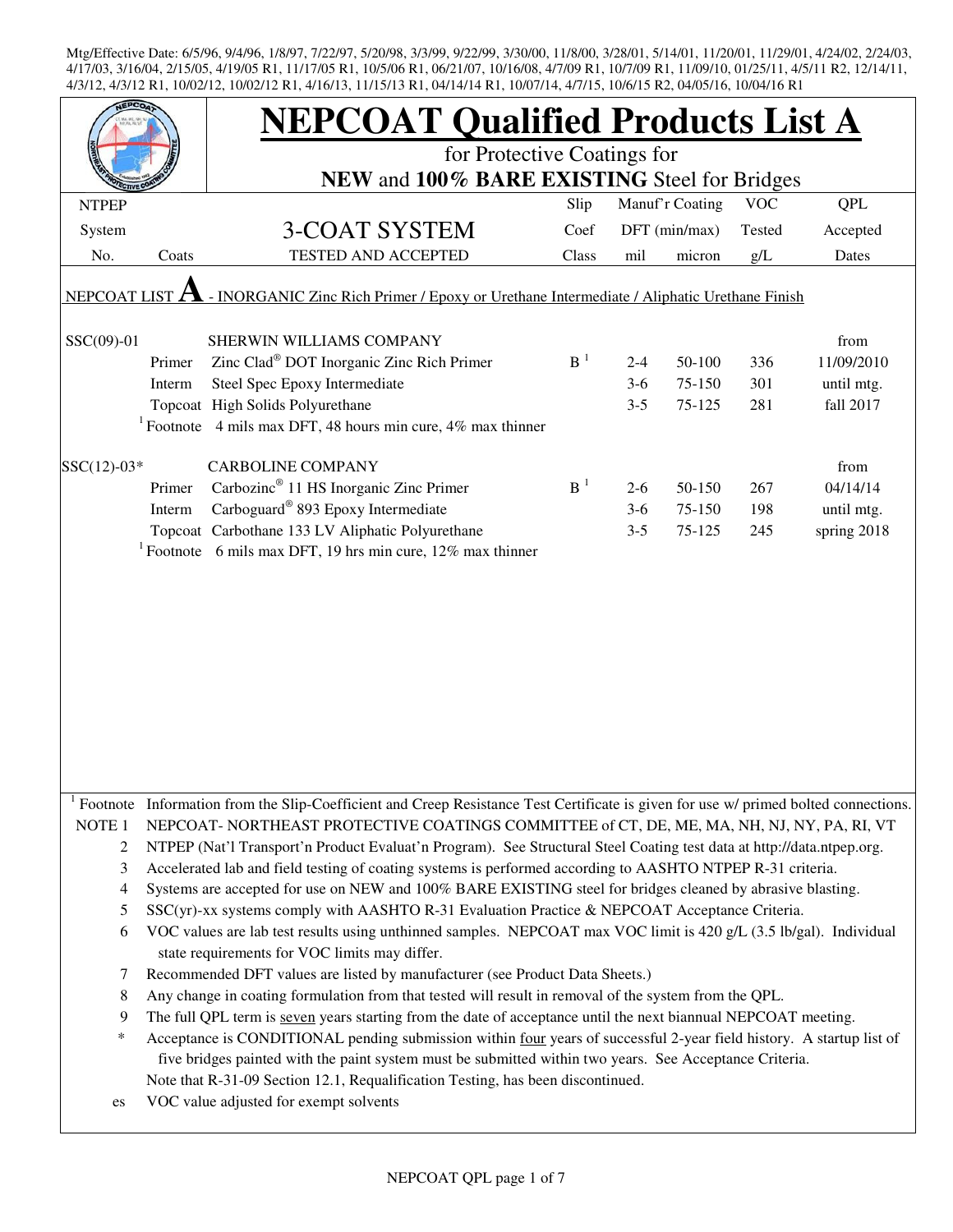|                          |        | <b>NEPCOAT Qualified Products List B</b>                                                                                                                            |                |         |                 |            |             |  |  |  |
|--------------------------|--------|---------------------------------------------------------------------------------------------------------------------------------------------------------------------|----------------|---------|-----------------|------------|-------------|--|--|--|
|                          |        | for Protective Coatings for                                                                                                                                         |                |         |                 |            |             |  |  |  |
|                          |        | NEW and 100% BARE EXISTING Steel for Bridges                                                                                                                        |                |         |                 |            |             |  |  |  |
| <b>NTPEP</b>             |        |                                                                                                                                                                     | Slip           |         | Manuf'r Coating | <b>VOC</b> | <b>QPL</b>  |  |  |  |
| System                   |        | <b>3-COAT SYSTEM</b>                                                                                                                                                | Coef           |         | DFT (min/max)   | Tested     | Accepted    |  |  |  |
| No.                      | Coats  | <b>TESTED AND ACCEPTED</b>                                                                                                                                          | Class          | mil     | micron          | g/L        | Dates       |  |  |  |
| <b>NEPCOAT LIST</b>      |        | - ORGANIC Zinc Rich Primer / Epoxy or Urethane Intermediate / Aliphatic Urethane Finish                                                                             |                |         |                 |            |             |  |  |  |
| $SSC(10)-03$             |        | PPG/AMERON                                                                                                                                                          |                |         |                 |            | from        |  |  |  |
|                          | Primer | Amercoat <sup>®</sup> 68HS Zinc Rich Epoxy Primer                                                                                                                   | B <sup>1</sup> | $3 - 5$ | 75-125          | 276        | 12/14/2011  |  |  |  |
|                          | Interm | Amercoat® 399 Fast Drying Epoxy                                                                                                                                     |                | $4 - 8$ | 100-200         | 177        | until mtg.  |  |  |  |
|                          |        | Topcoat Amercoat <sup>®</sup> 450H Gloss Aliphatic Polyurethane                                                                                                     |                | $2 - 5$ | 50-125          | 306        | fall 2018   |  |  |  |
|                          |        | <sup>1</sup> Footnote 3 mils max DFT, 7 days min cure, $3\%$ vol max thin                                                                                           |                |         |                 |            |             |  |  |  |
| $SSC(10)-05$             |        | <b>WASSER HIGH TECH COATINGS</b>                                                                                                                                    |                |         |                 |            | from        |  |  |  |
|                          | Primer | MC-Zinc 100                                                                                                                                                         | Ø              | $3 - 5$ | 75-125          | $115$ es   | 4/03/12     |  |  |  |
|                          | Interm | MC-Miomastic 100                                                                                                                                                    | no             | $3 - 5$ | 75-125          | 173 es     | until mtg.  |  |  |  |
|                          |        | Topcoat MC-Ferrox A 100                                                                                                                                             | report         | $2 - 4$ | 50-100          | 144 es     | spring 2019 |  |  |  |
|                          |        | $\emptyset$ Footnote No data reported.                                                                                                                              |                |         |                 |            |             |  |  |  |
|                          |        |                                                                                                                                                                     |                |         |                 |            |             |  |  |  |
| $SSC(11)-01*$            |        | SHERWIN WILLIAMS COMPANY                                                                                                                                            |                |         |                 |            | from        |  |  |  |
|                          | Primer | Zinc Clad® III HS Organic Zinc Rich Epoxy Primer                                                                                                                    | $B-1$          | $3 - 5$ | 75-125          | 337        | 10/02/12    |  |  |  |
|                          | Interm | Steel Spec Epoxy Intermediate                                                                                                                                       |                | $3 - 8$ | 75-200          | 293        | until mtg.  |  |  |  |
|                          |        | Topcoat Hi-Solids Polyurethane                                                                                                                                      |                | $3 - 5$ | 75-125          | 288        | spring 2017 |  |  |  |
|                          |        | <sup>1</sup> Footnote 5 mils max DFT, 7 days min cure, zero thinner                                                                                                 |                |         |                 |            |             |  |  |  |
| $SSC(11)-02$             |        | <b>INTERNATIONAL PAINT INC</b>                                                                                                                                      |                |         |                 |            | from        |  |  |  |
|                          | Primer | Interzinc <sup>®</sup> 315B Epoxy Zinc Rich                                                                                                                         | $B^1$          | $2-6$   | 50-150          | 304        | 10/02/12    |  |  |  |
|                          | Interm | Intergard 475HS Epoxy                                                                                                                                               |                | $4 - 8$ | 100-200         | 187        | until mtg.  |  |  |  |
|                          |        | Topcoat Interthane® 870 UHS                                                                                                                                         |                | $3 - 5$ | 75-125          | 242 es     | fall 2019   |  |  |  |
|                          |        | $1$ Footnote 4 mils max DFT, 48 hours min cure, zero thinner                                                                                                        |                |         |                 |            |             |  |  |  |
| (continues)              |        | (List B continues)                                                                                                                                                  |                |         |                 |            |             |  |  |  |
| $1$ Footnote             |        | Information from the Slip-Coefficient and Creep Resistance Test Certificate is given for use w/ primed bolted connections.                                          |                |         |                 |            |             |  |  |  |
| NOTE 1                   |        | NEPCOAT-NORTHEAST PROTECTIVE COATINGS COMMITTEE of CT, DE, ME, MA, NH, NJ, NY, PA, RI, VT                                                                           |                |         |                 |            |             |  |  |  |
| $\sqrt{2}$               |        | NTPEP (Nat'l Transport'n Product Evaluat'n Program). See Structural Steel Coating test data at http://data.ntpep.org.                                               |                |         |                 |            |             |  |  |  |
| 3                        |        | Accelerated lab and field testing of coating systems is performed according to AASHTO NTPEP R-31 criteria.                                                          |                |         |                 |            |             |  |  |  |
| $\overline{\mathcal{L}}$ |        | Systems are accepted for use on NEW and 100% BARE EXISTING steel for bridges cleaned by abrasive blasting.                                                          |                |         |                 |            |             |  |  |  |
| 5                        |        | SSC(yr)-xx systems comply with AASHTO R-31 Evaluation Practice & NEPCOAT Acceptance Criteria.                                                                       |                |         |                 |            |             |  |  |  |
| 6                        |        | VOC values are lab test results using unthinned samples. NEPCOAT max VOC limit is 420 g/L (3.5 lb/gal). Individual<br>state requirements for VOC limits may differ. |                |         |                 |            |             |  |  |  |
| $\tau$                   |        | Recommended DFT values are listed by manufacturer (see Product Data Sheets.)                                                                                        |                |         |                 |            |             |  |  |  |
| $\,8\,$                  |        | Any change in coating formulation from that tested will result in removal of the system from the QPL.                                                               |                |         |                 |            |             |  |  |  |
| 9                        |        | The full QPL term is seven years starting from the date of acceptance until the next biannual NEPCOAT meeting.                                                      |                |         |                 |            |             |  |  |  |
| $\ast$                   |        | Acceptance is CONDITIONAL pending submission within four years of successful 2-year field history. A startup list of                                                |                |         |                 |            |             |  |  |  |
|                          |        | five bridges painted with the paint system must be submitted within two years. See Acceptance Criteria.                                                             |                |         |                 |            |             |  |  |  |
|                          |        | Note that R-31-09 Section 12.1, Requalification Testing, has been discontinued.                                                                                     |                |         |                 |            |             |  |  |  |
| es                       |        | VOC value adjusted for exempt solvents                                                                                                                              |                |         |                 |            |             |  |  |  |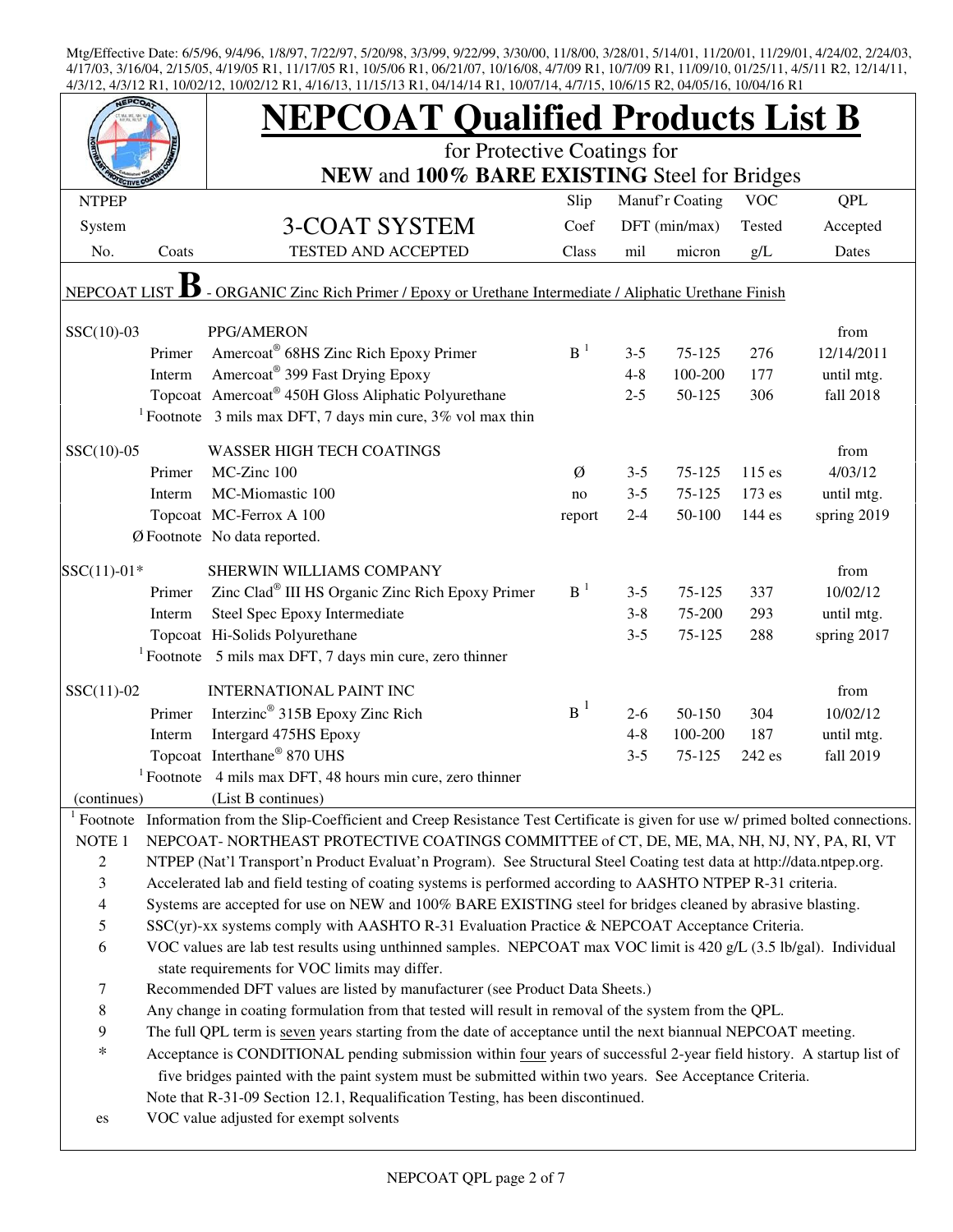| 7/3/12 INT, TU/U2/12, TU/U2/12 INT, 7/10/13, TI/T3/13 INT, 07/17/17 INT, TU/U7/17, 7/7/13, TU/U/I3 IN2, 07/03/10, TU/O7/TO INT<br><b>JEPCO</b> |        | <b>NEPCOAT Qualified Products List B</b><br>for Protective Coatings for<br>NEW and 100% BARE EXISTING Steel for Bridges                                                                                                                                                                                            |                |         |                 |            |             |  |  |
|------------------------------------------------------------------------------------------------------------------------------------------------|--------|--------------------------------------------------------------------------------------------------------------------------------------------------------------------------------------------------------------------------------------------------------------------------------------------------------------------|----------------|---------|-----------------|------------|-------------|--|--|
|                                                                                                                                                |        |                                                                                                                                                                                                                                                                                                                    |                |         |                 |            |             |  |  |
| <b>NTPEP</b>                                                                                                                                   |        |                                                                                                                                                                                                                                                                                                                    | Slip           |         | Manuf'r Coating | <b>VOC</b> | QPL         |  |  |
| System                                                                                                                                         |        | 3-COAT SYSTEM                                                                                                                                                                                                                                                                                                      | Coef           |         | DFT (min/max)   | Tested     | Accepted    |  |  |
| No.                                                                                                                                            | Coats  | <b>TESTED AND ACCEPTED</b>                                                                                                                                                                                                                                                                                         | Class          | mil     | micron          | g/L        | Dates       |  |  |
| <b>NEPCOAT LIST</b>                                                                                                                            |        | - ORGANIC Zinc Rich Primer / Epoxy or Urethane Intermediate / Aliphatic Urethane Finish                                                                                                                                                                                                                            |                |         |                 |            |             |  |  |
| $SSC(04)-03$                                                                                                                                   |        | SHERWIN WILLIAMS COMPANY                                                                                                                                                                                                                                                                                           |                |         |                 |            | from        |  |  |
| $SSC(11)-03$ Primer                                                                                                                            |        | Zinc Clad <sup>®</sup> III HS Organic Zinc Rich Epoxy Primer                                                                                                                                                                                                                                                       | $B-1$          | $3 - 5$ | 75-125          | 329        | 10/02/12    |  |  |
|                                                                                                                                                | Interm | Macropoxy <sup>®</sup> 646 Fast Cure Epoxy                                                                                                                                                                                                                                                                         |                | $3-10$  | 75-250          | 238        | until mtg.  |  |  |
|                                                                                                                                                |        | Topcoat Acrolon™ 218 HS Acrylic Polyurethane                                                                                                                                                                                                                                                                       |                | $3-6$   | 75-150          | 263        | spring 2017 |  |  |
|                                                                                                                                                |        | $1$ Footnote 5 mils max DFT, 7 days min cure, zero thinner                                                                                                                                                                                                                                                         |                |         |                 |            |             |  |  |
| $SSC(12)-04*$                                                                                                                                  |        | <b>CARBOLINE COMPANY</b>                                                                                                                                                                                                                                                                                           |                |         |                 |            | from        |  |  |
|                                                                                                                                                | Primer | Carbozinc <sup>®</sup> 859 Organic Zinc Rich Epoxy Primer                                                                                                                                                                                                                                                          | B <sup>1</sup> | $3-10$  | 75-250          | 322        | 04/14/14    |  |  |
|                                                                                                                                                | Interm | Carboguard <sup>®</sup> 893 Epoxy Intermediate                                                                                                                                                                                                                                                                     |                | $3-6$   | 75-150          | 207        | until mtg.  |  |  |
|                                                                                                                                                |        | Topcoat Carbothane 133 VOC Aliphatic Polyurethane                                                                                                                                                                                                                                                                  |                | $3 - 5$ | 76-127          | 185 es     | spring 2018 |  |  |
|                                                                                                                                                |        | <sup>1</sup> Footnote 6 mils max DFT, 4 days min cure, $10\%$ vol max thin                                                                                                                                                                                                                                         |                |         |                 |            |             |  |  |
|                                                                                                                                                |        |                                                                                                                                                                                                                                                                                                                    |                |         |                 |            |             |  |  |
|                                                                                                                                                |        | Footnote Information from the Slip-Coefficient and Creep Resistance Test Certificate is given for use w/ primed bolted connections.                                                                                                                                                                                |                |         |                 |            |             |  |  |
| NOTE 1                                                                                                                                         |        | NEPCOAT-NORTHEAST PROTECTIVE COATINGS COMMITTEE of CT, DE, ME, MA, NH, NJ, NY, PA, RI, VT                                                                                                                                                                                                                          |                |         |                 |            |             |  |  |
| $\overline{2}$                                                                                                                                 |        | NTPEP (Nat'l Transport'n Product Evaluat'n Program). See Structural Steel Coating test data at http://data.ntpep.org.                                                                                                                                                                                              |                |         |                 |            |             |  |  |
| 3                                                                                                                                              |        | Accelerated lab and field testing of coating systems is performed according to AASHTO NTPEP R-31 criteria.                                                                                                                                                                                                         |                |         |                 |            |             |  |  |
| $\overline{4}$                                                                                                                                 |        | Systems are accepted for use on NEW and 100% BARE EXISTING steel for bridges cleaned by abrasive blasting.                                                                                                                                                                                                         |                |         |                 |            |             |  |  |
| $\mathfrak s$                                                                                                                                  |        | SSC(yr)-xx systems comply with AASHTO R-31 Evaluation Practice & NEPCOAT Acceptance Criteria.                                                                                                                                                                                                                      |                |         |                 |            |             |  |  |
| 6                                                                                                                                              |        | VOC values are lab test results using unthinned samples. NEPCOAT max VOC limit is 420 g/L (3.5 lb/gal). Individual<br>state requirements for VOC limits may differ.                                                                                                                                                |                |         |                 |            |             |  |  |
| 7                                                                                                                                              |        | Recommended DFT values are listed by manufacturer (see Product Data Sheets.)                                                                                                                                                                                                                                       |                |         |                 |            |             |  |  |
| 8                                                                                                                                              |        | Any change in coating formulation from that tested will result in removal of the system from the QPL.                                                                                                                                                                                                              |                |         |                 |            |             |  |  |
| 9                                                                                                                                              |        | The full QPL term is seven years starting from the date of acceptance until the next biannual NEPCOAT meeting.                                                                                                                                                                                                     |                |         |                 |            |             |  |  |
| $\ast$                                                                                                                                         |        | Acceptance is CONDITIONAL pending submission within four years of successful 2-year field history. A startup list of<br>five bridges painted with the paint system must be submitted within two years. See Acceptance Criteria.<br>Note that R-31-09 Section 12.1, Requalification Testing, has been discontinued. |                |         |                 |            |             |  |  |
| es                                                                                                                                             |        | VOC value adjusted for exempt solvents                                                                                                                                                                                                                                                                             |                |         |                 |            |             |  |  |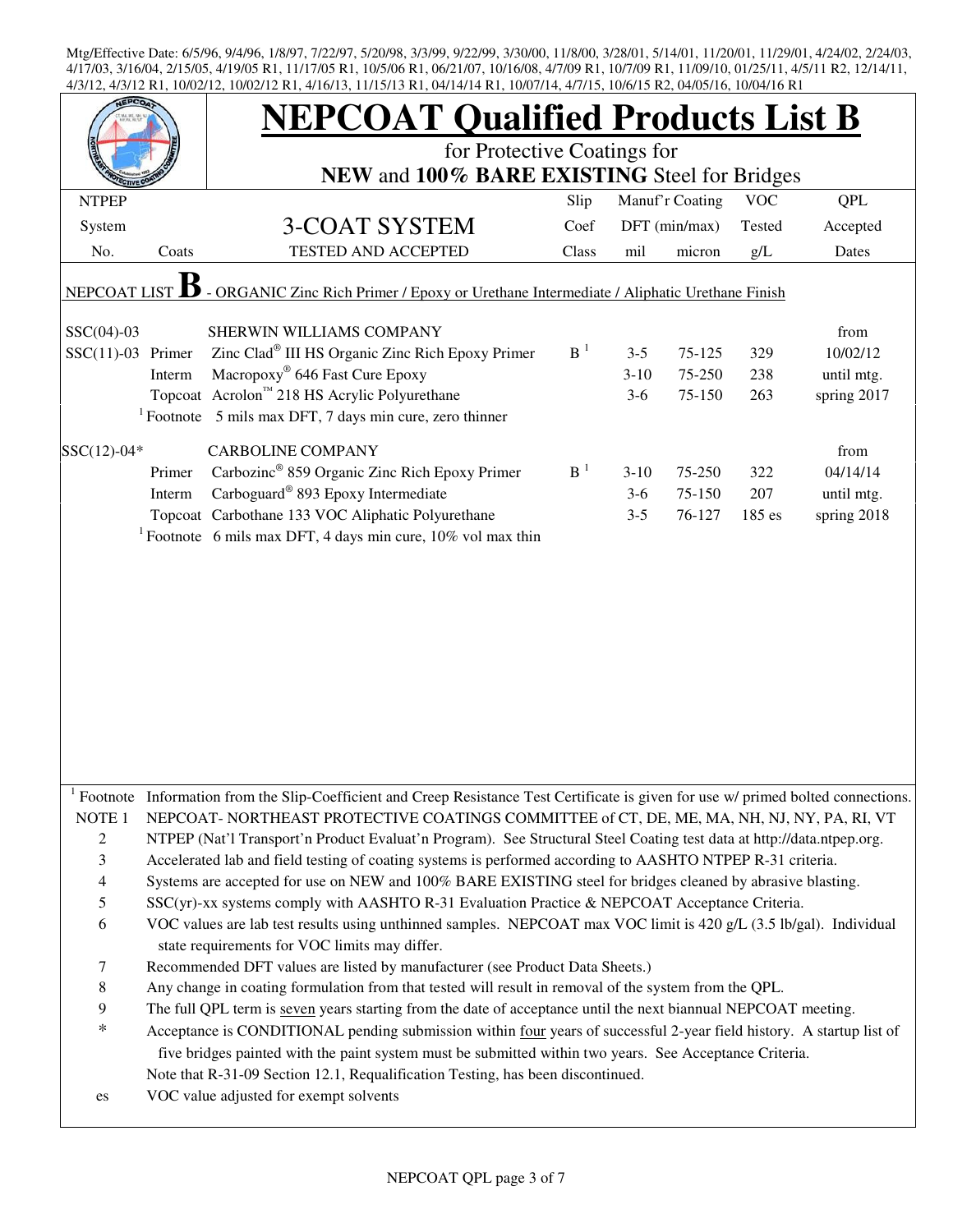| <b>EPCO</b>                         |        | <b>NEPCOAT Qualified Products List C</b>                                                                                                                                                                                                                                                                                                                  |       |            |                 |                          |           |  |  |
|-------------------------------------|--------|-----------------------------------------------------------------------------------------------------------------------------------------------------------------------------------------------------------------------------------------------------------------------------------------------------------------------------------------------------------|-------|------------|-----------------|--------------------------|-----------|--|--|
|                                     |        | for Protective Coatings for                                                                                                                                                                                                                                                                                                                               |       |            |                 |                          |           |  |  |
|                                     |        | NEW and 100% BARE EXISTING Steel for Bridges                                                                                                                                                                                                                                                                                                              |       |            | Manuf'r Coating | <b>VOC</b>               |           |  |  |
| <b>NTPEP</b>                        |        |                                                                                                                                                                                                                                                                                                                                                           | Slip  | <b>QPL</b> |                 |                          |           |  |  |
| System                              |        | 2-COAT SYSTEM                                                                                                                                                                                                                                                                                                                                             | Coef  |            | DFT (min/max)   | Tested                   | Accepted  |  |  |
| No.                                 | Coats  | <b>TESTED AND ACCEPTED</b>                                                                                                                                                                                                                                                                                                                                | Class | mil        | micron          | g/L                      | Dates     |  |  |
| <b>NEPCOAT LIST</b>                 |        | - ORGANIC Zinc Rich Primer / ----- / Topcoat                                                                                                                                                                                                                                                                                                              |       |            |                 |                          |           |  |  |
| SSC(12)-05*                         |        | SHERWIN WILLIAMS COMPANY                                                                                                                                                                                                                                                                                                                                  |       |            |                 |                          | from      |  |  |
|                                     | Primer | Zinc Clad III HS (OAP)*                                                                                                                                                                                                                                                                                                                                   | $A^1$ | $3 - 5$    | 75-125          | 309                      | 11/15/13  |  |  |
|                                     | Interm |                                                                                                                                                                                                                                                                                                                                                           |       |            |                 | $\overline{\phantom{a}}$ | until mtg |  |  |
|                                     |        | Topcoat Envirolastic 980 PA Polyaspartic Urethane                                                                                                                                                                                                                                                                                                         |       | $6-9$      | 150-225         | 280                      | fall 2017 |  |  |
|                                     |        | Footnote 4 mils max DFT, 14 days min cure, zero thinner<br>*Optically Active Pigment                                                                                                                                                                                                                                                                      |       |            |                 |                          |           |  |  |
|                                     |        |                                                                                                                                                                                                                                                                                                                                                           |       |            |                 |                          |           |  |  |
| NOTE <sub>1</sub><br>$\overline{c}$ |        | Footnote Information from the Slip-Coefficient and Creep Resistance Test Certificate is given for use w/ primed bolted connections.<br>NEPCOAT-NORTHEAST PROTECTIVE COATINGS COMMITTEE of CT, DE, ME, MA, NH, NJ, NY, PA, RI, VT<br>NTPEP (Nat'l Transport'n Product Evaluat'n Program). See Structural Steel Coating test data at http://data.ntpep.org. |       |            |                 |                          |           |  |  |
| $\mathfrak{Z}$                      |        | Accelerated lab and field testing of coating systems is performed according to AASHTO NTPEP R-31 criteria.                                                                                                                                                                                                                                                |       |            |                 |                          |           |  |  |
| $\overline{\mathcal{A}}$            |        | Systems are accepted for use on NEW and 100% BARE EXISTING steel for bridges cleaned by abrasive blasting.                                                                                                                                                                                                                                                |       |            |                 |                          |           |  |  |
| $\mathfrak s$                       |        | SSC(yr)-xx systems comply with AASHTO R-31 Evaluation Practice & NEPCOAT Acceptance Criteria.                                                                                                                                                                                                                                                             |       |            |                 |                          |           |  |  |
| 6                                   |        | VOC values are lab test results using unthinned samples. NEPCOAT max VOC limit is 420 g/L (3.5 lb/gal). Individual<br>state requirements for VOC limits may differ.                                                                                                                                                                                       |       |            |                 |                          |           |  |  |
| 7                                   |        | Recommended DFT values are listed by manufacturer (see Product Data Sheets.)                                                                                                                                                                                                                                                                              |       |            |                 |                          |           |  |  |
| $\,$ 8 $\,$                         |        | Any change in coating formulation from that tested will result in removal of the system from the QPL.                                                                                                                                                                                                                                                     |       |            |                 |                          |           |  |  |
| 9                                   |        | The full QPL term is seven years starting from the date of acceptance until the next biannual NEPCOAT meeting.                                                                                                                                                                                                                                            |       |            |                 |                          |           |  |  |
| $\ast$                              |        | Acceptance is CONDITIONAL pending submission within four years of successful 2-year field history. A startup list of<br>five bridges painted with the paint system must be submitted within two years. See Acceptance Criteria.<br>Note that R-31-09 Section 12.1, Requalification Testing, has been discontinued.                                        |       |            |                 |                          |           |  |  |
| es                                  |        | VOC value adjusted for exempt solvents                                                                                                                                                                                                                                                                                                                    |       |            |                 |                          |           |  |  |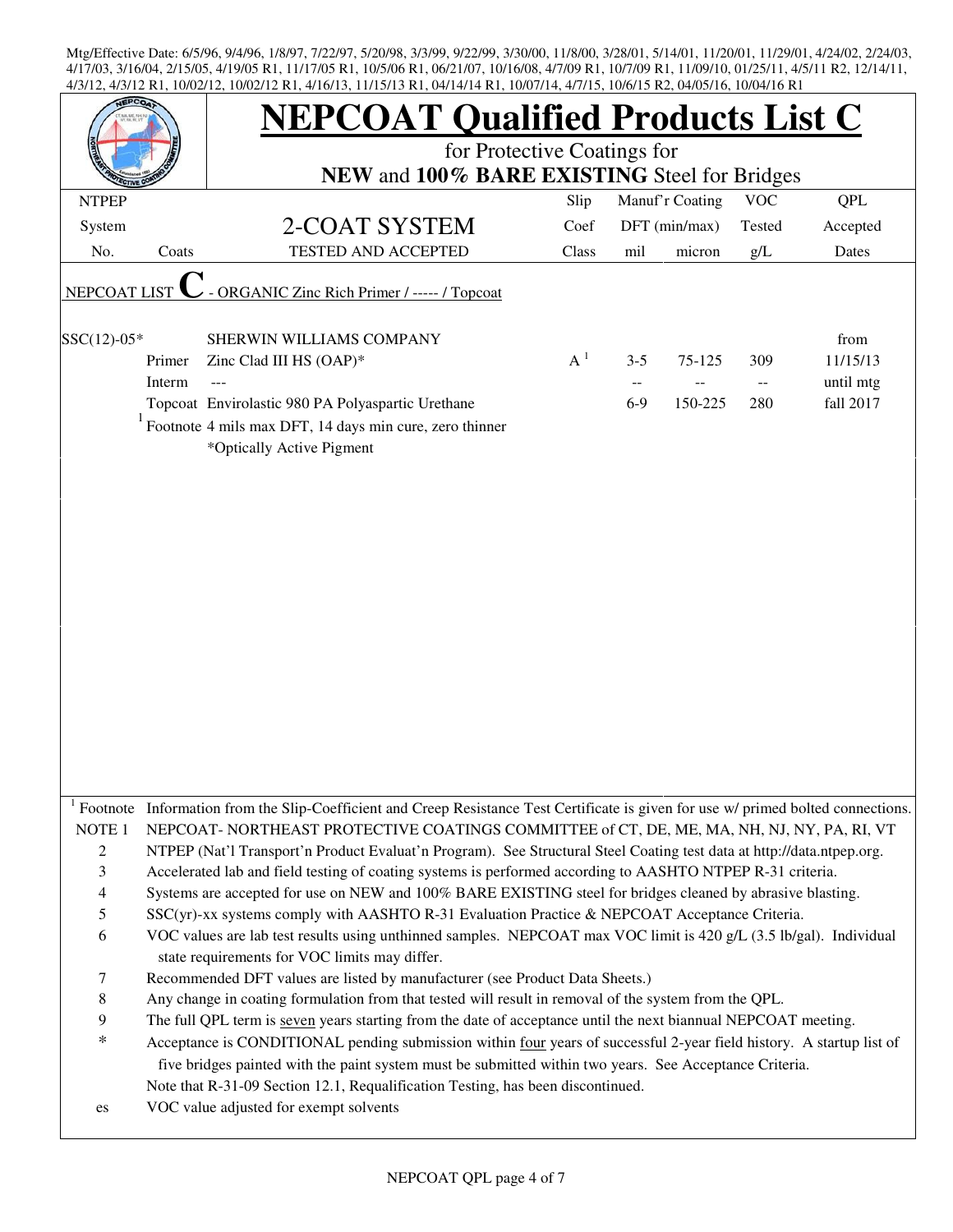| <b>JEPCOA</b>       |       | TIZITE, TOIOZITZ, TOIOZITZ INT, TITOITZ, TIITZITZ INT, OTITTITTINT, TOIOIITT, TIITTZ, TOIOITZ INZ, OTIOZITO, TOIOTITO INT<br><b>IEPCOAT Qualified Products List D</b>                                                               | for Protective Coatings for |                 |        |            |            |
|---------------------|-------|-------------------------------------------------------------------------------------------------------------------------------------------------------------------------------------------------------------------------------------|-----------------------------|-----------------|--------|------------|------------|
|                     |       | NEW and 100% BARE EXISTING Steel for Bridges                                                                                                                                                                                        |                             |                 |        |            |            |
| <b>NTPEP</b>        |       |                                                                                                                                                                                                                                     | Slip                        | Manuf'r Coating |        | <b>VOC</b> | <b>QPL</b> |
| System              |       | 2-COAT SYSTEM                                                                                                                                                                                                                       | Coef                        | DFT (min/max)   |        | Tested     | Accepted   |
| No.                 | Coats | TESTED AND ACCEPTED                                                                                                                                                                                                                 | Class                       | mil             | micron | g/L        | Dates      |
| NEPCOAT LIS         |       | - INORGANIC Zinc Rich Primer / ----- / Topcoat                                                                                                                                                                                      |                             |                 |        |            |            |
|                     |       | [Blank]                                                                                                                                                                                                                             |                             |                 |        |            |            |
|                     |       |                                                                                                                                                                                                                                     |                             |                 |        |            |            |
|                     |       |                                                                                                                                                                                                                                     |                             |                 |        |            |            |
|                     |       |                                                                                                                                                                                                                                     |                             |                 |        |            |            |
|                     |       |                                                                                                                                                                                                                                     |                             |                 |        |            |            |
|                     |       |                                                                                                                                                                                                                                     |                             |                 |        |            |            |
|                     |       |                                                                                                                                                                                                                                     |                             |                 |        |            |            |
|                     |       |                                                                                                                                                                                                                                     |                             |                 |        |            |            |
|                     |       |                                                                                                                                                                                                                                     |                             |                 |        |            |            |
|                     |       |                                                                                                                                                                                                                                     |                             |                 |        |            |            |
|                     |       |                                                                                                                                                                                                                                     |                             |                 |        |            |            |
|                     |       |                                                                                                                                                                                                                                     |                             |                 |        |            |            |
|                     |       |                                                                                                                                                                                                                                     |                             |                 |        |            |            |
|                     |       |                                                                                                                                                                                                                                     |                             |                 |        |            |            |
|                     |       |                                                                                                                                                                                                                                     |                             |                 |        |            |            |
|                     |       |                                                                                                                                                                                                                                     |                             |                 |        |            |            |
|                     |       |                                                                                                                                                                                                                                     |                             |                 |        |            |            |
|                     |       |                                                                                                                                                                                                                                     |                             |                 |        |            |            |
|                     |       |                                                                                                                                                                                                                                     |                             |                 |        |            |            |
|                     |       |                                                                                                                                                                                                                                     |                             |                 |        |            |            |
|                     |       | Footnote Information from the Slip-Coefficient and Creep Resistance Test Certificate is given for use w/ primed bolted connections.                                                                                                 |                             |                 |        |            |            |
| NOTE <sub>1</sub>   |       | NEPCOAT-NORTHEAST PROTECTIVE COATINGS COMMITTEE of CT, DE, ME, MA, NH, NJ, NY, PA, RI, VT                                                                                                                                           |                             |                 |        |            |            |
| $\overline{2}$<br>3 |       | NTPEP (Nat'l Transport'n Product Evaluat'n Program). See Structural Steel Coating test data at http://data.ntpep.org.<br>Accelerated lab and field testing of coating systems is performed according to AASHTO NTPEP R-31 criteria. |                             |                 |        |            |            |
| 4                   |       | Systems are accepted for use on NEW and 100% BARE EXISTING steel for bridges cleaned by abrasive blasting.                                                                                                                          |                             |                 |        |            |            |
| 5                   |       | SSC(yr)-xx systems comply with AASHTO R-31 Evaluation Practice & NEPCOAT Acceptance Criteria.                                                                                                                                       |                             |                 |        |            |            |
| 6                   |       | VOC values are lab test results using unthinned samples. NEPCOAT max VOC limit is 420 g/L (3.5 lb/gal). Individual                                                                                                                  |                             |                 |        |            |            |
|                     |       | state requirements for VOC limits may differ.                                                                                                                                                                                       |                             |                 |        |            |            |
| 7                   |       | Recommended DFT values are listed by manufacturer (see Product Data Sheets.)                                                                                                                                                        |                             |                 |        |            |            |
| $\,$ 8 $\,$         |       | Any change in coating formulation from that tested will result in removal of the system from the QPL.                                                                                                                               |                             |                 |        |            |            |
| 9                   |       | The full QPL term is seven years starting from the date of acceptance until the next biannual NEPCOAT meeting.                                                                                                                      |                             |                 |        |            |            |
| $\ast$              |       | Acceptance is CONDITIONAL pending submission within four years of successful 2-year field history. A startup list of                                                                                                                |                             |                 |        |            |            |
|                     |       | five bridges painted with the paint system must be submitted within two years. See Acceptance Criteria.                                                                                                                             |                             |                 |        |            |            |
|                     |       | Note that R-31-09 Section 12.1, Requalification Testing, has been discontinued.                                                                                                                                                     |                             |                 |        |            |            |
| es                  |       | VOC value adjusted for exempt solvents                                                                                                                                                                                              |                             |                 |        |            |            |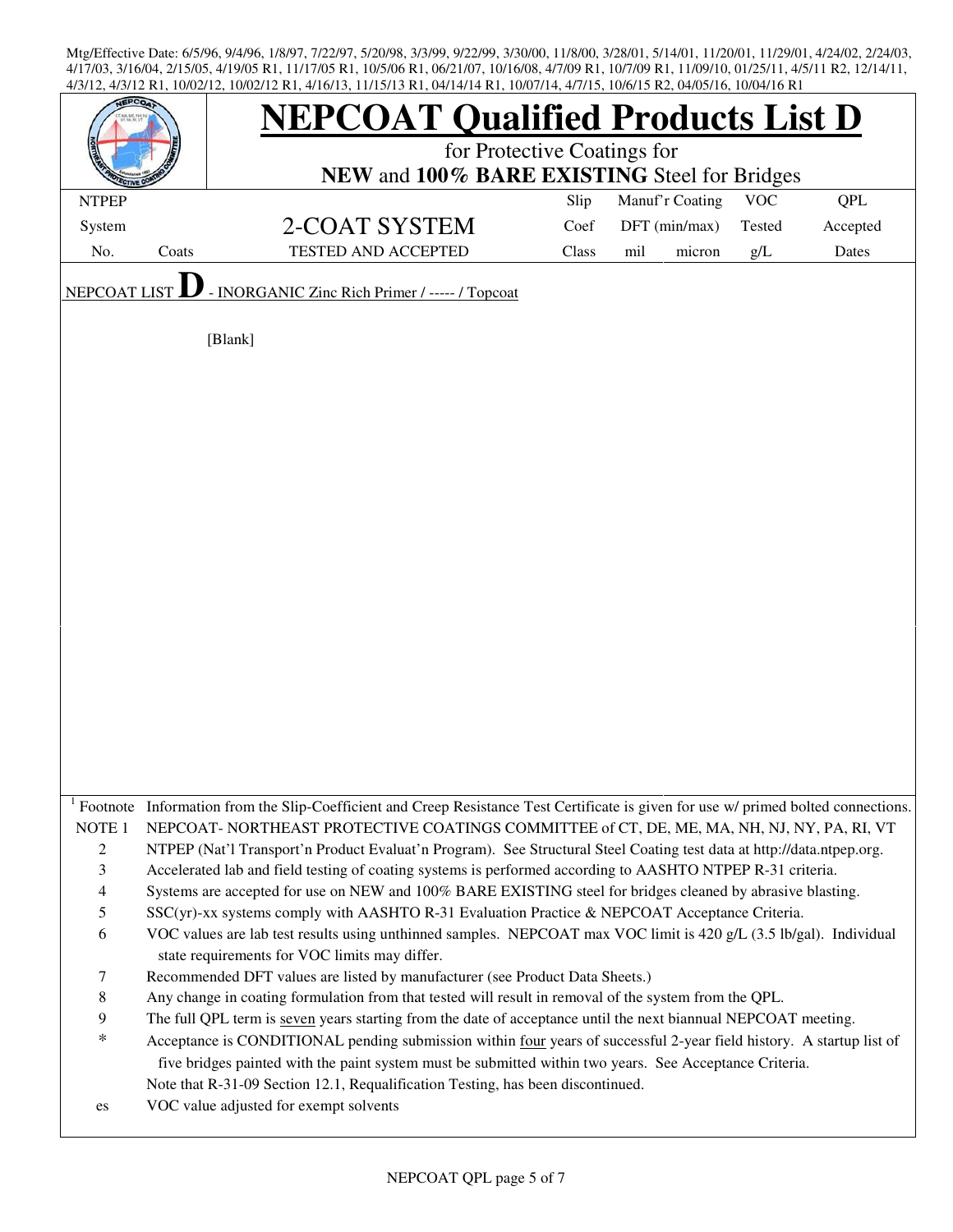